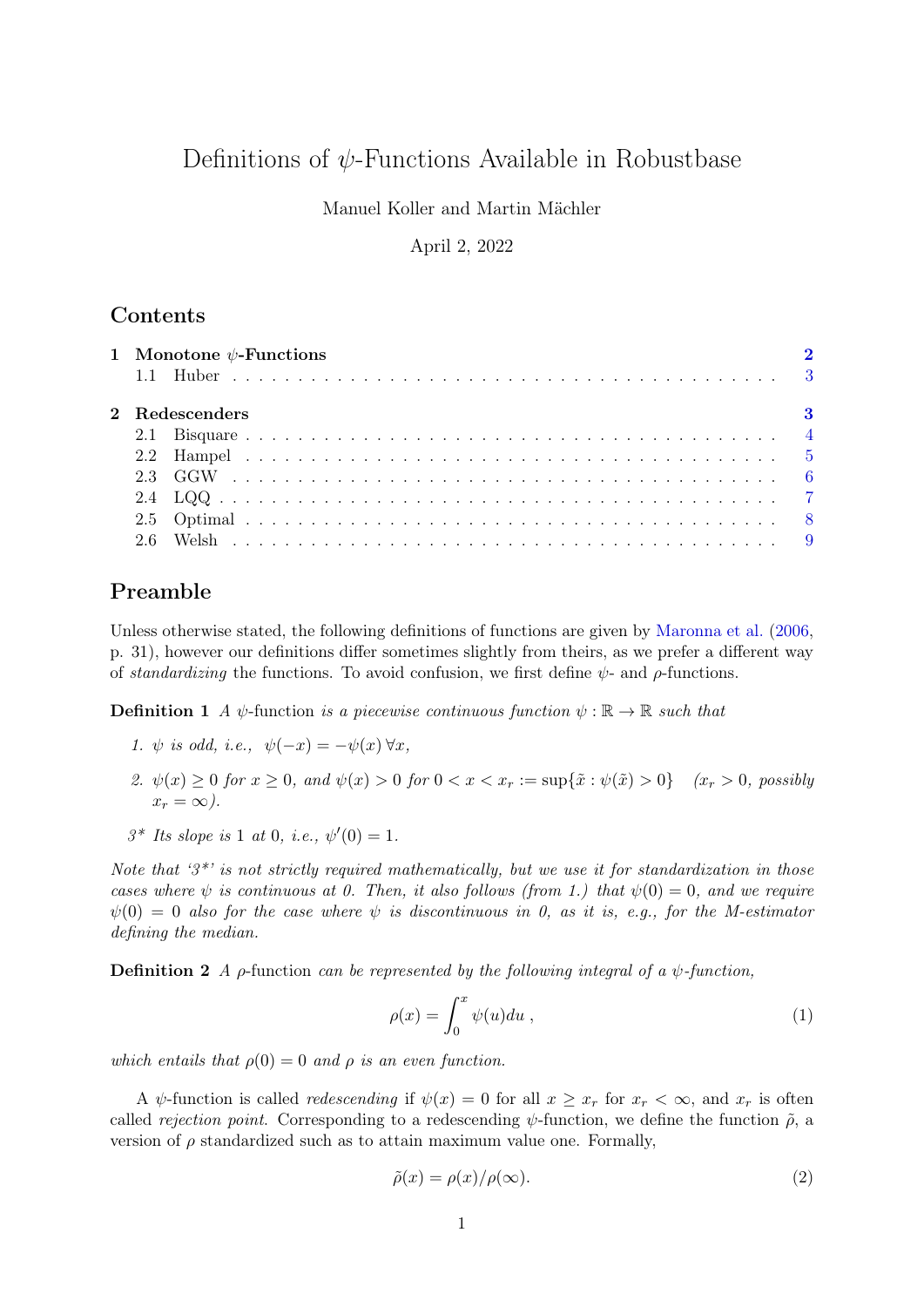Note that  $\rho(\infty) = \rho(x_r) \equiv \rho(x) \; \forall |x| \rangle = x_r$ .  $\tilde{\rho}$  is a  $\rho$ -function as defined in [Maronna et al.](#page-8-1) [\(2006\)](#page-8-1) and has been called  $\chi$  function in other contexts. For example, in package robustbase, Mchi(x, \*) computes  $\tilde{\rho}(x)$ , whereas Mpsi(x, \*, deriv=-1) ("(-1)-st derivative" is the primitive or antiderivative)) computes  $\rho(x)$ , both according to the above definitions.

Note: An alternative slightly more general definition of *redescending* would only require  $\rho(\infty) := \lim_{x\to\infty} \rho(x)$  to be finite. E.g., "Welsh" does *not* have a finite rejection point, but *does* have bounded  $\rho$ , and hence well defined  $\rho(\infty)$ , and we *can* use it in **lmrob**().<sup>[1](#page-1-1)</sup>

Weakly redescending  $\psi$  functions. Note that the above definition does require a finite rejection point  $x_r$ . Consequently, e.g., the score function  $s(x) = -f'(x)/f(x)$  for the Cauchy  $(= t_1)$  distribution, which is  $s(x) = 2x/(1+x^2)$  and hence non-monotone and "re descends" to 0 for  $x \to \pm \infty$ , and  $\psi_C(x) := s(x)/2$  also fulfills  $\psi_C'(0) = 1$ , but it has  $x_r = \infty$  and hence  $\psi_C(0)$ is *not* a redescending  $\psi$ -function in our sense. As they appear e.g. in the MLE for  $t_{\nu}$ , we call  $\psi$ -functions fulfulling  $\lim_{x\to\infty}\psi(x)=0$  *weakly redescending*. Note that they'd naturally fall into two sub categories, namely the one with a *finite*  $\rho$ -limit, i.e.  $\rho(\infty) := \lim_{x \to \infty} \rho(x)$ , and those, as e.g., the  $t_{\nu}$  score functions above, for which  $\rho(x)$  is unbounded even though  $\rho' = \psi$  tends to zero.

## <span id="page-1-0"></span>1 Monotone  $\psi$ -Functions

Montone  $\psi$ -functions lead to convex  $\rho$ -functions such that the corresponding M-estimators are defined uniquely.

Historically, the "Huber function" has been the first  $\psi$ -function, proposed by Peter Huber in [Huber](#page-8-2) [\(1964\)](#page-8-2).

<span id="page-1-1"></span><sup>&</sup>lt;sup>1</sup>E-mail Oct. 18, 2014 to Manuel and Werner, proposing to change the definition of "redescending".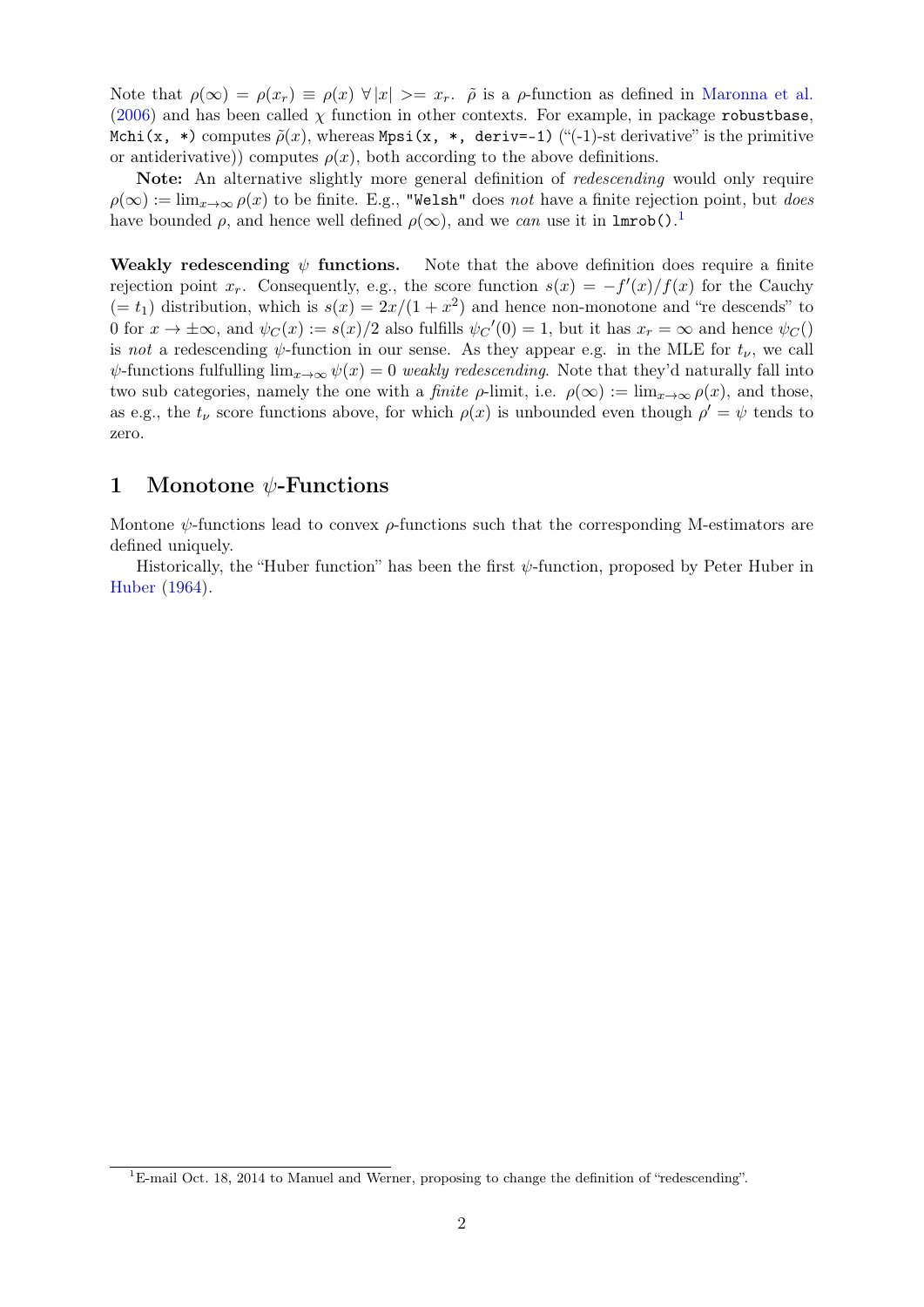#### <span id="page-2-0"></span>1.1 Huber

The family of Huber functions is defined as,

$$
\rho_k(x) = \begin{cases}\n\frac{1}{2}x^2 & \text{if } |x| \le k \\
k(|x| - \frac{k}{2}) & \text{if } |x| > k\n\end{cases},
$$
\n
$$
\psi_k(x) = \begin{cases}\nx & \text{if } |x| \le k \\
k \operatorname{sign}(x) & \text{if } |x| > k\n\end{cases}.
$$

The constant  $k$  for 95% efficiency of the regression estimator is 1.345.

*> plot(huberPsi, x., ylim=c(-1.4, 5), leg.loc="topright", main=FALSE)*



Figure 1: Huber family of functions using tuning parameter  $k = 1.345$ .

## <span id="page-2-1"></span>2 Redescenders

For the MM-estimators and their generalizations available via lmrob() (and for some methods of nlrob()), the  $\psi$ -functions are all redescending, i.e., with finite "rejection point"  $x_r =$  $\sup\{t; \psi(t) > 0\} < \infty$ . From lmrob, the psi functions are available via lmrob.control, or more directly, . Mpsi.tuning.defaults,

```
> names(.Mpsi.tuning.defaults)
[1] "huber" "bisquare" "welsh" "ggw" "lqq"
[6] "optimal" "hampel"
```
and their  $\psi$ ,  $\rho$ ,  $\psi'$ , and weight function  $w(x) := \psi(x)/x$ , are all computed efficiently via C code, and are defined and visualized in the following subsections.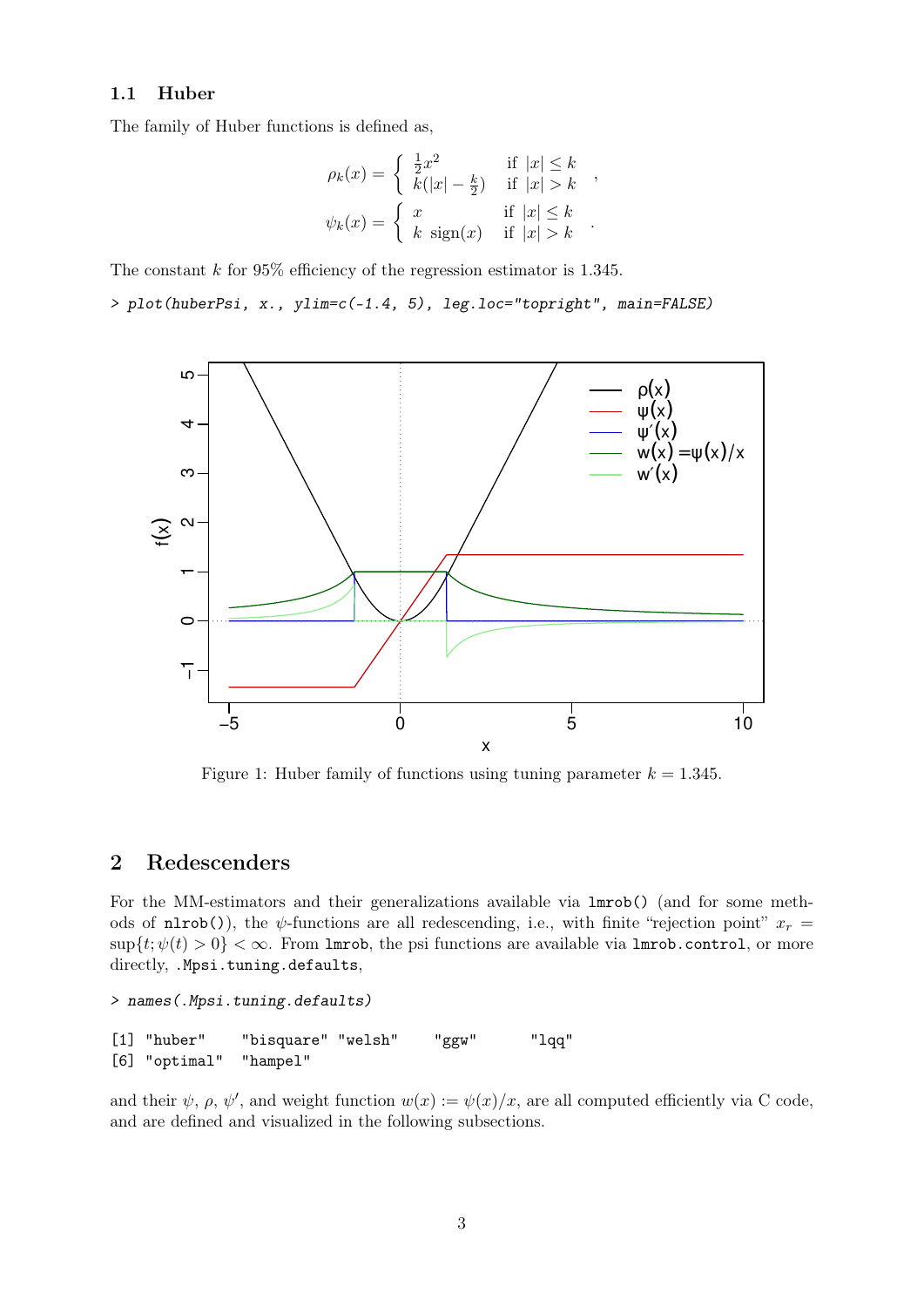#### <span id="page-3-0"></span>2.1 Bisquare

Tukey's bisquare (aka "biweight") family of functions is defined as,

$$
\tilde{\rho}_k(x) = \begin{cases} 1 - \left(1 - (x/k)^2\right)^3 & \text{if } |x| \le k \\ 1 & \text{if } |x| > k \end{cases}
$$

,

with derivative  $\tilde{\rho}'_k(x) = 6\psi_k(x)/k^2$  where,

$$
\psi_k(x) = x \left( 1 - \left(\frac{x}{k}\right)^2 \right)^2 \cdot I_{\{|x| \le k\}}.
$$

The constant k for  $95\%$  efficiency of the regression estimator is 4.685 and the constant for a breakdown point of 0.5 of the S-estimator is 1.548. Note that the *exact* default tuning constants for M- and MM- estimation in robustbase are available via .Mpsi.tuning.default() and .Mchi.tuning.default(), respectively, e.g., here,

```
> print(c(k.M = .Mpsi.tuning.default("bisquare"),
+ k.S = .Mchi.tuning.default("bisquare")), digits = 10)
    k.M k.S
4.685061 1.547640
```
and that the p.psiFun(.) utility is available via

```
> source(system.file("xtraR/plot-psiFun.R", package = "robustbase", mustWork=TRUE))
```

```
> p.psiFun(x., "biweight", par = 4.685)
```


Figure 2: Bisquare family functions using tuning parameter  $k = 4.685$ .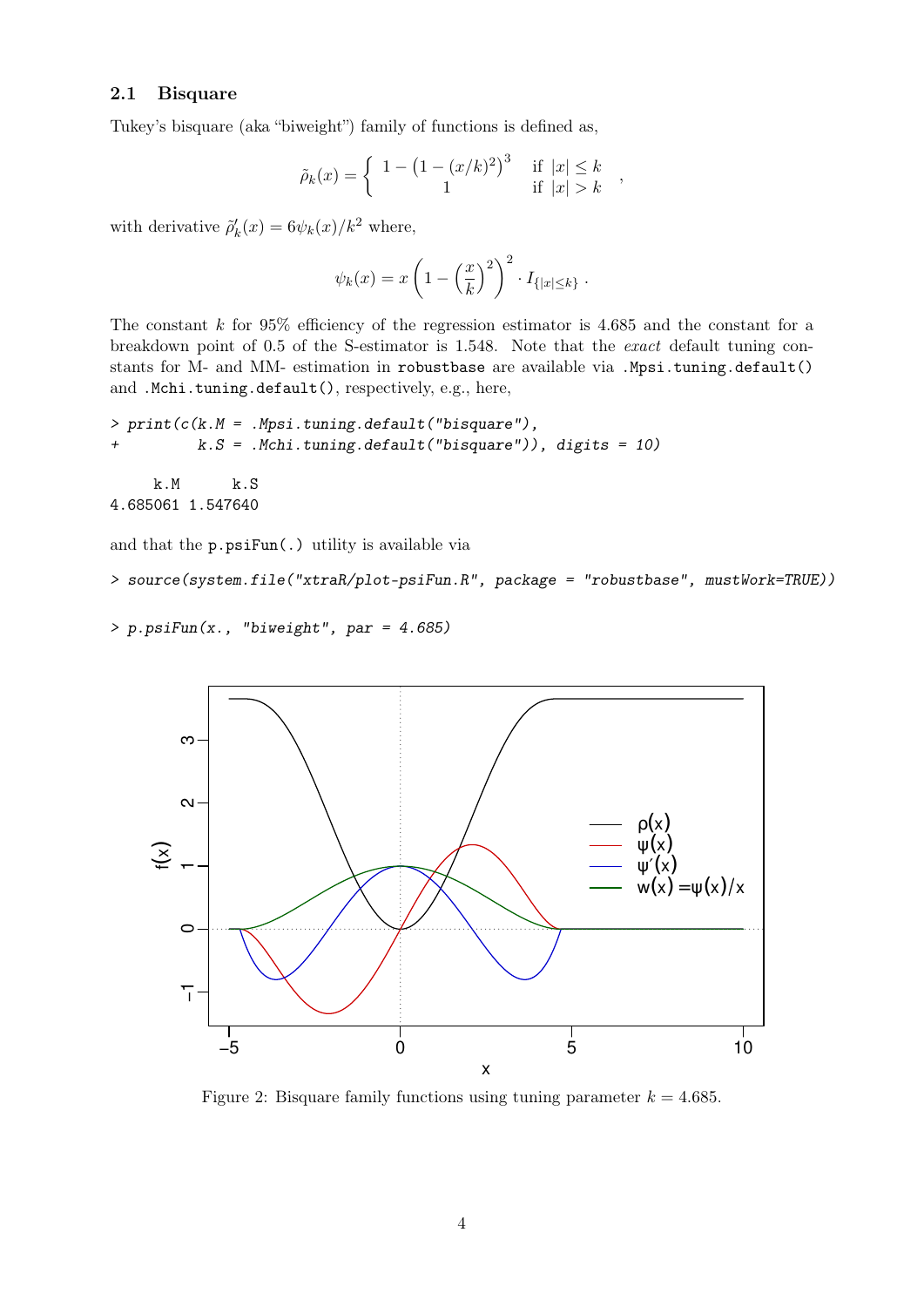## <span id="page-4-0"></span>2.2 Hampel

The Hampel family of functions [\(Hampel et al.,](#page-8-3) [1986\)](#page-8-3) is defined as,

$$
\tilde{\rho}_{a,b,r}(x) = \begin{cases}\n\frac{1}{2}x^2/C & |x| \le a \\
\left(\frac{1}{2}a^2 + a(|x| - a)\right)/C & a < |x| \le b \\
\frac{a}{2}\left(2b - a + (|x| - b)\left(1 + \frac{r - |x|}{r - b}\right)\right)/C & b < |x| \le r \\
1 & r < |x|\n\end{cases},
$$
\n
$$
\psi_{a,b,r}(x) = \begin{cases}\nx & |x| \le a \\
a \operatorname{sign}(x) & a < |x| \le b \\
a \operatorname{sign}(x)\frac{r - |x|}{r - b} & b < |x| \le r \\
0 & r < |x|\n\end{cases}
$$

where  $C := \rho(\infty) = \rho(r) = \frac{a}{2}(2b - a + (r - b)) = \frac{a}{2}(b - a + r)$ .

As per our standardization,  $\psi$  has slope 1 in the center. The slope of the redescending part  $(x \in [b, r])$  is  $-a/(r - b)$ . If it is set to  $-\frac{1}{2}$  $\frac{1}{2}$ , as recommended sometimes, one has

$$
r=2a+b.
$$

Here however, we restrict ourselves to  $a = 1.5k$ ,  $b = 3.5k$ , and  $r = 8k$ , hence a redescending slope of  $-\frac{1}{3}$  $\frac{1}{3}$ , and vary k to get the desired efficiency or breakdown point.

The constant  $k$  for 95% efficiency of the regression estimator is 0.902 (0.9016085, to be exact) and the one for a breakdown point of 0.5 of the S-estimator is 0.212 (i.e., 0.2119163).



Figure 3: Hampel family of functions using tuning parameters  $0.902 \cdot (1.5, 3.5, 8)$ .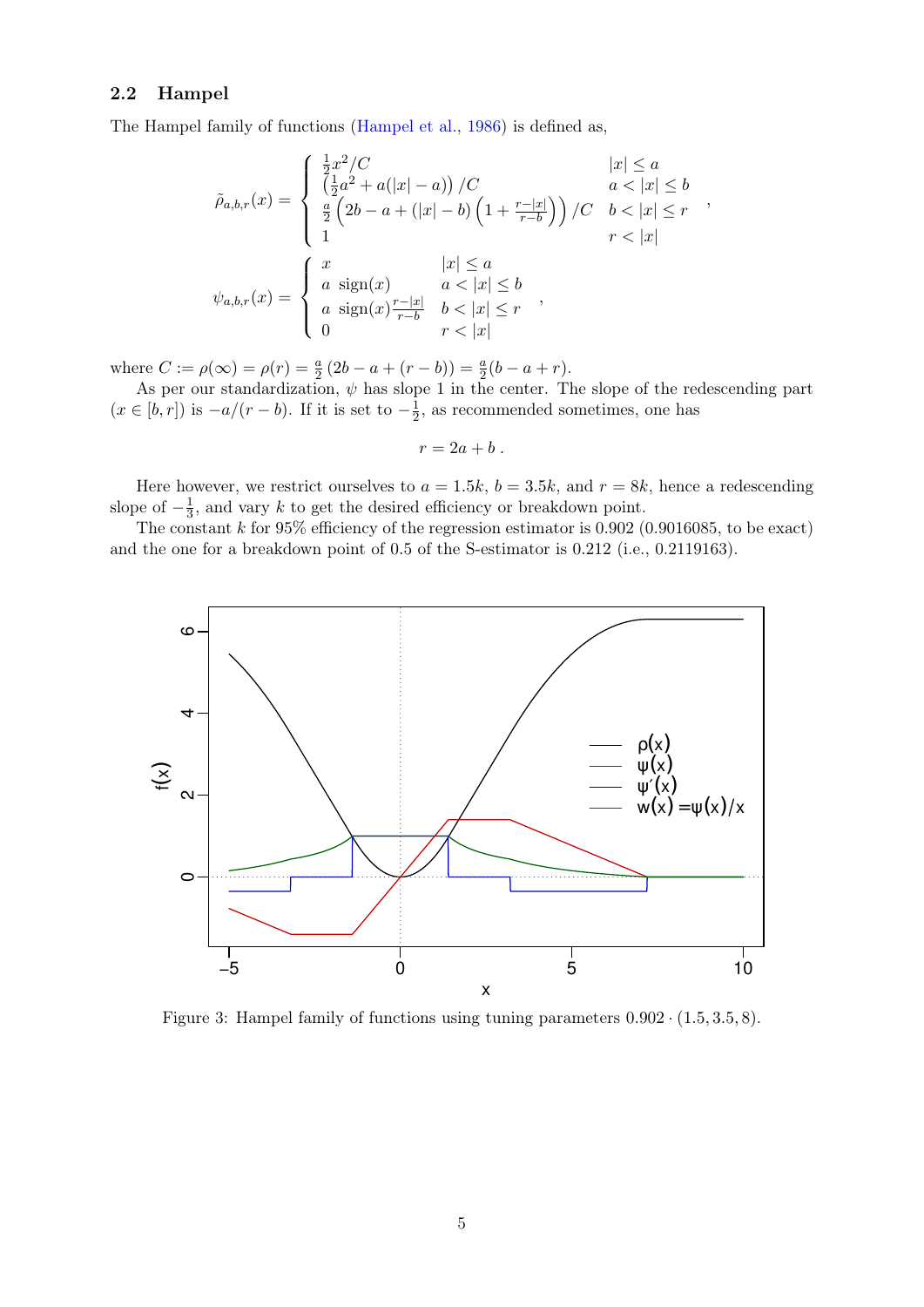## <span id="page-5-0"></span>2.3 GGW

The Generalized Gauss-Weight function, or *ggw* for short, is a generalization of the Welsh  $\psi$ function (subsection [2.6\)](#page-8-0). In [Koller and Stahel](#page-8-4) [\(2011\)](#page-8-4) it is defined as,

$$
\psi_{a,b,c}(x) = \begin{cases} x & |x| \le c \\ \exp\left(-\frac{1}{2} \frac{(|x|-c)^b}{a}\right) x & |x| > c \end{cases}
$$

.

Our constants, fixing  $b = 1.5$ , and minimial slope at  $-\frac{1}{2}$  $\frac{1}{2}$ , for 95% efficiency of the regression estimator are  $a = 1.387$ ,  $b = 1.5$  and  $c = 1.063$ , and those for a breakdown point of 0.5 of the S-estimator are  $a = 0.204$ ,  $b = 1.5$  and  $c = 0.296$ :

```
> cT <- rbind(cc1 = .psi.ggw.findc(ms = -0.5, b = 1.5, eff = 0.95 ),
+ cc2 = .psi.ggw.findc(ms = -0.5, b = 1.5, bp = 0.50)); cT
```
 $[0,1]$   $[0,2]$   $[0,3]$   $[0,4]$   $[0,5]$ cc1 0 1.3863620 1.5 1.0628199 4.7773893 cc2 0 0.2036739 1.5 0.2959131 0.3703396

Note that above,  $cc*[\mathbf{1}] = 0$ ,  $cc*[\mathbf{5}] = \rho(\infty)$ , and  $cc*[\mathbf{2:4}] = (a, b, c)$ . To get this from  $(a, b, c)$ , you could use

```
> ipsi.ggw <- .psi2ipsi("GGW") # = 5
> ccc <- c(0, cT[1, 2:4], 1)
> integrate(.Mpsi, 0, Inf, ccc=ccc, ipsi=ipsi.ggw)$value # = rho(Inf)
```
[1] 4.777389

*> p.psiFun(x., "GGW", par = c(-.5, 1, .95, NA))*



Figure 4: GGW family of functions using tuning parameters  $a = 1.387$ ,  $b = 1.5$  and  $c = 1.063$ .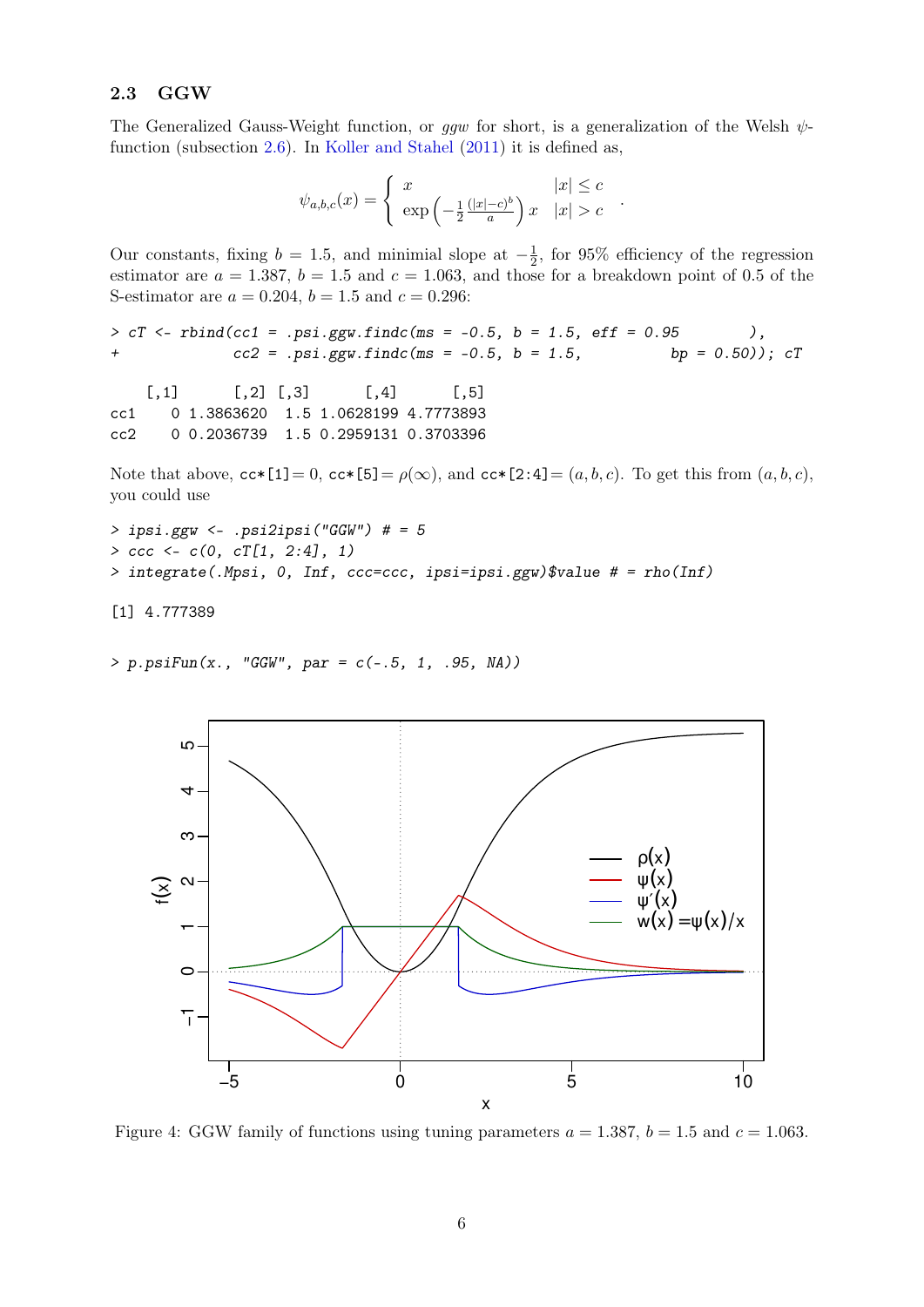## <span id="page-6-0"></span>2.4 LQQ

The "linear quadratic quadratic"  $\psi$ -function, or *lqq* for short, was proposed by [Koller and Stahel](#page-8-4)  $(2011)$ . It is defined as,

$$
\psi_{b,c,s}(x) = \begin{cases}\n x & |x| \le c \\
 \operatorname{sign}(x) \left( |x| - \frac{s}{2b} \left( |x| - c \right)^2 \right) & c < |x| \le b + c \\
 \operatorname{sign}(x) \left( c + b - \frac{bs}{2} + \frac{s-1}{a} \left( \frac{1}{2} \tilde{x}^2 - a\tilde{x} \right) \right) & b + c < |x| \le a + b + c \\
 0 & \text{otherwise,}\n\end{cases}
$$

where

<span id="page-6-1"></span>
$$
\tilde{x} := |x| - b - c \text{ and } a := (2c + 2b - bs)/(s - 1). \tag{3}
$$

The parameter c determines the width of the central identity part. The sharpness of the bend is adjusted by b while the maximal rate of descent is controlled by  $s$   $(s = 1 - \min_x \psi'(x) > 1)$ . From  $(3)$ , the length a of the final descent to 0 is a function of b, c and s.

```
> cT <- rbind(cc1 = .psi.lqq.findc(ms= -0.5, b.c = 1.5, eff=0.95, bp=NA ),
+ cc2 = .psi.lqq.findc(ms= -0.5, b.c = 1.5, eff=NA , bp=0.50))
> colnames(cT) <- c("b", "c", "s"); cT
```

```
b c s
cc1 1.4734061 0.9822707 1.5
cc2 0.4015457 0.2676971 1.5
```
If the minimal slope is set to  $-\frac{1}{2}$  $\frac{1}{2}$ , i.e.,  $s = 1.5$ , and  $b/c = 3/2 = 1.5$ , the constants for 95% efficiency of the regression estimator are  $b = 1.473$ ,  $c = 0.982$  and  $s = 1.5$ , and those for a breakdown point of 0.5 of the S-estimator are  $b = 0.402$ ,  $c = 0.268$  and  $s = 1.5$ .

*> p.psiFun(x., "LQQ", par = c(-.5,1.5,.95,NA))*



Figure 5: LQQ family of functions using tuning parameters  $b = 1.473$ ,  $c = 0.982$  and  $s = 1.5$ .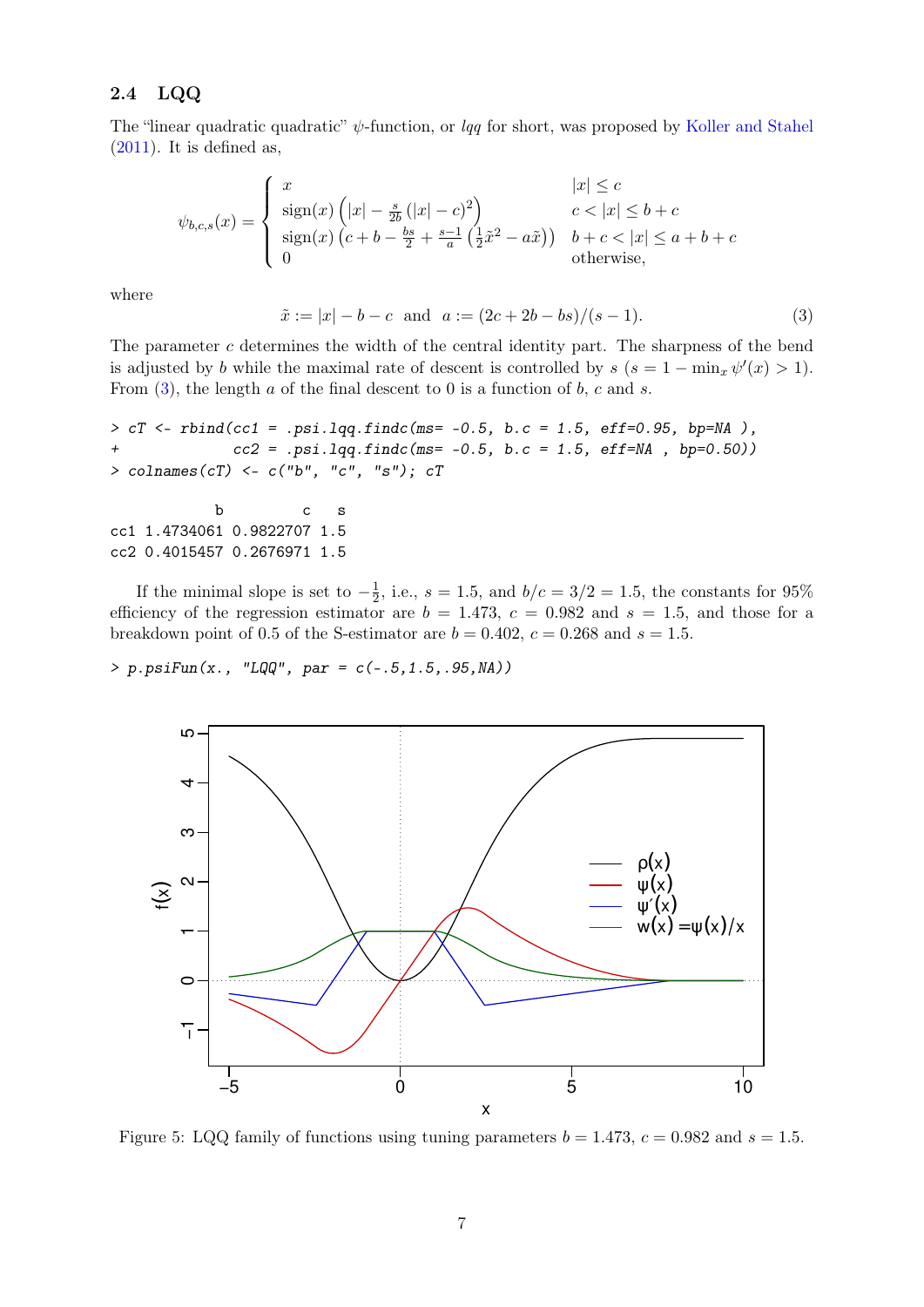## <span id="page-7-0"></span>2.5 Optimal

The optimal  $\psi$  function as given by [Maronna et al.](#page-8-1) [\(2006,](#page-8-1) Section 5.9.1),

$$
\psi_c(x) = \text{sign}(x) \left( -\frac{\varphi'(|x|) + c}{\varphi(|x|)} \right)_+,
$$

where  $\varphi$  is the standard normal density, c is a constant and  $t_{+} := \max(t, 0)$  denotes the positive part of t.

Note that the robustbase implementation uses rational approximations originating from the robust package's implementation. That approximation also avoids an anomaly for small  $x$  and has a very different meaning of c.

The constant for 95% efficiency of the regression estimator is 1.060 and the constant for a breakdown point of 0.5 of the S-estimator is 0.405.



Figure 6: 'Optimal' family of functions using tuning parameter  $c = 1.06$ .